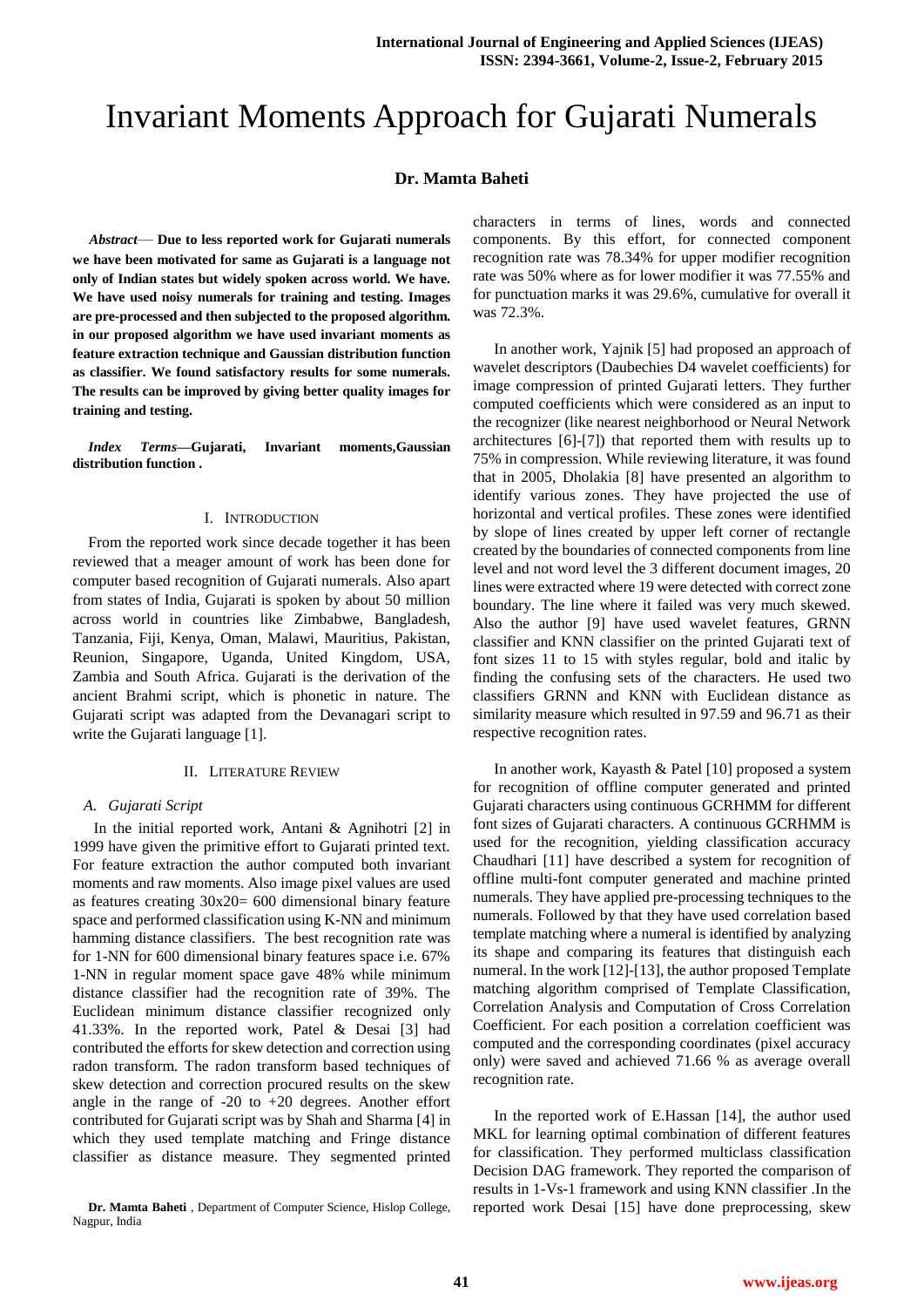correction upto 2degrees on the scanned images of Gujarati numerals. He then extracted four profile vectors which were used as an abstracted feature of identification of digit. Classification was done using feed forward back propagation neural network. The author recorded the success rate for standard fonts as 71.82%. In the another reported work of the author, subdivision of the skeletonized image and the aspect ratio of the image before converting it into skeleton were taken care of. He used k-NN classifier for classification of procuring the accuracy of 96.99% for training set and 92.783% for unseen data [16].

### III. FEATURE EXTRACTION TECHNIQUE

Features of the images describe each numeral separately and distinctly For applying feature extraction and recognition techniques on the images of Gujarati numerals, we first needed to extract the features and then apply the recognition techniques to it. To carry out the task we employed an algorithm that can be used for feature extraction and recognition for Gujarati numerals

- 1. Take the input image from database
- 2. Resize it to 40x40
- 3. Complement the image
- 4. Binarize the image
- 5. Dilate the binarized image
- 6. Thinning of image is done so that extra pixels are removed
- 7. Apply Image Slicing Approach (Matrix 4x4, 5x5 and 8x8)Prior to find the features of the image, we needed to create a set for four separate feature sets namely;
	- FS1: Image is not sliced
	- FS2: Image is sliced in 4x4 zones
	- FS3: Image is sliced in 5x5 zones
	- FS4: Image is sliced in 8x8 zones
- 8. Apply Invariant Moments Approach
- 9. Use Gaussian distribution function as classifier
- 10. Compute the recognition rate on the basis of misclassified and properly classified numerals

Motivation for research on Gujarati numerals was considering the independencies of images on their position, size, orientation, and slant. For step 8 in above algorithm finding efficient invariant features was the key to solving this problem. Taking into consideration the independencies of basic transformation, we use Hu's [17] moment invariants technique for feature extraction. A set of seven invariant moments can be derived from (1) out of which six moments are absolute orthogonal invariants (and one skew orthogonal invariants) [18]-[20]

Equations of Invariant moments……. (1)

$$
\phi_1 = \eta_{20} - \eta_{02} \n\phi_2 = (\eta_{20} - \eta_{02})^2 - 4 \cdot \eta_{11}^2 \n\phi_3 = (\eta_{30} - 3 \cdot \eta_{12})^2 + (3 \cdot \eta_{21} - \eta_{03})^2 \n\phi_4 = (\eta_{30} + \eta_{12})^2 + (\eta_{21} + \eta_{03})^2 \n\phi_5 = (\eta_{30} - 3 \cdot \eta_{12}) \cdot (\eta_{30} + \eta_{12}) [(\eta_{30} + \eta_{12})^2 - 3 \cdot (\eta_{21} + \eta_{03})^2] + \n(3 \cdot \eta_{21} - \eta_{03}) \cdot (\eta_{21} + \eta_{03}) [3 \cdot (\eta_{30} + \eta_{12})^2 - (\eta_{21} + \eta_{03})^2] \n\phi_6 = (\eta_{20} - \eta_{02}) \cdot (\eta_{30} + \eta_{12}) [(\eta_{30} + \eta_{12})^2 - (\eta_{21} + \eta_{03})^2] + \n4 \cdot \eta_{11} \cdot (\eta_{30} + \eta_{12}) \cdot (\eta_{21} + \eta_{03}) \n\phi_7 = (3 \cdot \eta_{21} - \eta_{03}) \cdot (\eta_{30} + \eta_{12}) [(\eta_{30} + \eta_{12})^2 - 3 \cdot (\eta_{21} + \eta_{03})^2] + \n(3 \cdot \eta_{12} - \eta_{30}) \cdot (\eta_{21} + \eta_{03}) [3 \cdot (\eta_{30} + \eta_{12})^2 - (\eta_{21} + \eta_{03})^2]
$$

We computed these features on the character image and its changed versions that were prepared by applying various parameters in preprocessing. These computed features were then stored in a file. This database was working as template for the test images that were compared runtime. The test images were also subjected to the same above algorithm. The classification was decided on the basis of steps 9 and 10 of above algorithm.

## IV. EXPERIMENTAL RESULTS

On the basis of FS1, FS2, FS3and FS4 computed and stored earlier, the 80 test images of each numeral were treated up with above algorithm and then using Gaussian distribution function as classifier the following results were reported.

**Table 1 Confusion matrix for invariant moments using Gaussian distribution function for FS1**

|                | $\bf{0}$       | $\mathbf{1}$   | $\mathbf{2}$   | 3                | 4            | 5              | 6            | 7            | 8              | 9                |
|----------------|----------------|----------------|----------------|------------------|--------------|----------------|--------------|--------------|----------------|------------------|
| $\bf{0}$       | 67             | $\mathbf{0}$   | $\mathbf{0}$   | $\mathbf{0}$     | $\mathbf{1}$ | 8              | 2            | 1            | $\mathbf{0}$   | $\mathbf{1}$     |
| $\mathbf{1}$   | $\overline{0}$ | 53             | $\mathbf{0}$   | $\mathbf{1}$     | 11           | $\overline{0}$ | 9            | 5            | $\overline{0}$ | $\mathbf{1}$     |
| $\overline{2}$ | 2              | $\overline{c}$ | 16             | $\mathbf{0}$     | 29           | 4              | 17           | 8            | $\mathbf{0}$   | $\overline{2}$   |
| 3              | 1              | $\mathbf{1}$   | 6              | 20               | 1            | 6              | 25           | 6            | 1              | 13               |
| 4              | 3              | 6              | 1              | 1                | 59           | 2              | 6            | 1            | 1              | $\boldsymbol{0}$ |
| 5              | 5              | 8              | 3              | $\overline{0}$   | 10           | 30             | 18           | 3            | $\mathbf{0}$   | 3                |
| 6              | $\overline{2}$ | 10             | $\mathbf{1}$   | 5                | 3            | 10             | 43           | 5            | $\overline{0}$ | 1                |
| 7              | 3              | 13             | $\mathbf{0}$   | $\mathbf{0}$     | 9            | 4              | 8            | 40           | $\mathbf{0}$   | 3                |
| 8              | 2              | $\mathbf{0}$   | $\mathbf{1}$   | $\mathbf{0}$     | 2            | 1              | $\mathbf{1}$ | $\mathbf{0}$ | 59             | 14               |
| 9              | 5              | $\mathbf{1}$   | $\overline{c}$ | $\boldsymbol{0}$ | 4            | 13             | $\mathbf{1}$ | 5            | 4              | 45               |

**Table 2 Confusion Matrix for invariant moments using Gaussian distribution function as classifier for FS2**

|   | $\bf{0}$       | 1              | $\overline{2}$ | 3        | 4  | 5  | 6        | 7              | 8              | 9              |
|---|----------------|----------------|----------------|----------|----|----|----------|----------------|----------------|----------------|
| 0 | 66             | $\theta$       | $\theta$       | $\theta$ | 1  | 10 | 1<br>ш   | $\theta$       | $\overline{0}$ | $\overline{2}$ |
| 1 | $\overline{0}$ | 57             | $\theta$       | $\theta$ | 12 |    | 4        | 6              | $\overline{0}$ | $\overline{0}$ |
| 2 | 2              | $\overline{2}$ | 15             |          | 33 | 8  | 10       | 7              | $\theta$       | $\overline{2}$ |
| 3 | 1              |                | 5              | 26       |    | 7  | 22       | 6              | 1              | 10             |
| 4 | 4              | 4              | $\theta$       | $\theta$ | 60 | 6  | 3        | $\overline{2}$ | 1              | 0              |
| 5 | 5              | 7              |                | $\theta$ | 4  | 38 | 11       | 9              | $\overline{0}$ | 5              |
| 6 | 2              | 8              |                | 3        | 5  | 23 | 31       | 5              | $\overline{0}$ | $\overline{2}$ |
| 7 | 3              | 11             | 1              | $\theta$ | 8  | 5  | 4        | 43             | $\overline{0}$ | 5              |
| 8 | $\overline{0}$ | $\mathbf{0}$   |                | $\theta$ | 2  | 2  | $\theta$ |                | 63             | 11             |
| 9 | $\overline{2}$ | $\theta$       |                |          | 6  | 14 | $\Omega$ | 4              | 3              | 49             |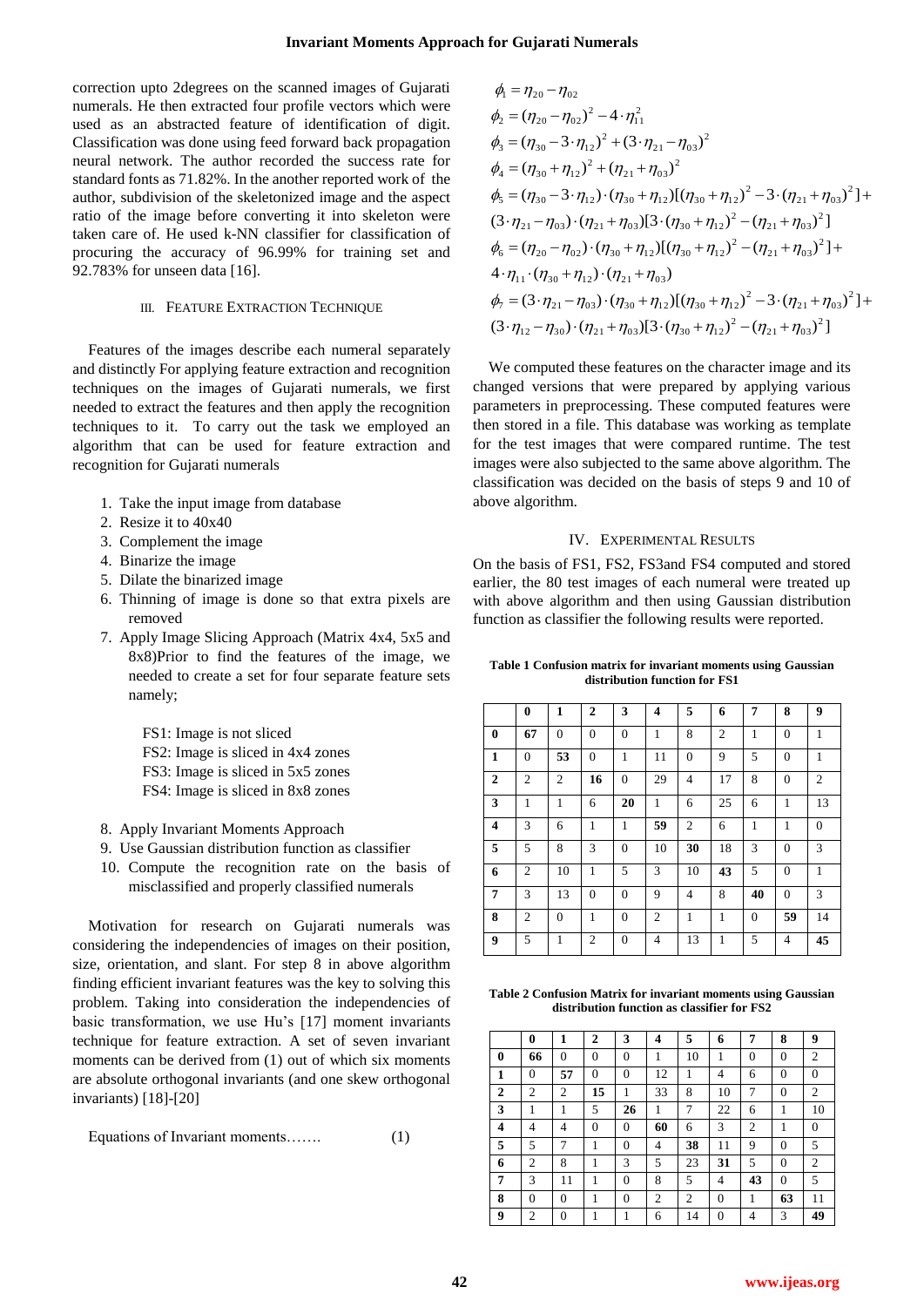## **International Journal of Engineering and Applied Sciences (IJEAS) ISSN: 2394-3661, Volume-2, Issue-2, February 2015**

#### **Table 3 Confusion matrix for invariant moments using Gaussian distribution function for FS3**

|                | 0              | 1            | $\mathbf{2}$ | 3              | 4              | 5              | 6            | 7              | 8            | 9              |
|----------------|----------------|--------------|--------------|----------------|----------------|----------------|--------------|----------------|--------------|----------------|
| $\bf{0}$       | 74             | $\mathbf{0}$ | $\mathbf{0}$ | $\mathbf{0}$   | $\mathbf{0}$   | 3              | $\mathbf{1}$ | $\overline{c}$ | $\mathbf{0}$ | $\mathbf{0}$   |
| $\mathbf{1}$   | $\mathbf{0}$   | 42           | $\mathbf{0}$ | 1              | 13             | 4              | 9            | $\overline{4}$ | $\mathbf{0}$ | 7              |
| $\overline{2}$ | 7              | 9            | 13           | $\mathbf{0}$   | 29             | 12             | 7            | $\overline{0}$ | $\mathbf{0}$ | 3              |
| 3              | $\mathbf{0}$   | 14           | 6            | 16             | 5              | 7              | 19           | 3              | $\mathbf{1}$ | 9              |
| 4              | 5              | 8            | $\mathbf{0}$ | $\overline{0}$ | 53             | 8              | 5            | $\overline{0}$ | $\mathbf{1}$ | $\mathbf{0}$   |
| 5              | 3              | 6            | $\mathbf{0}$ | $\overline{0}$ | 12             | 44             | 8            | $\overline{2}$ | $\mathbf{0}$ | 5              |
| 6              | $\overline{2}$ | 26           | $\mathbf{1}$ | $\mathbf{1}$   | 4              | 19             | 22           | 3              | $\mathbf{0}$ | $\overline{2}$ |
| 7              | 11             | 18           | $\mathbf{0}$ | $\mathbf{0}$   | 2              | 4              | 5            | 33             | $\mathbf{0}$ | 7              |
| 8              | $\overline{4}$ | 1            | $\mathbf{0}$ | $\overline{0}$ | $\overline{2}$ | $\mathbf{0}$   | $\mathbf{0}$ | $\mathbf{0}$   | 69           | $\overline{4}$ |
| 9              | 3              | 8            | 5            | $\overline{2}$ | 5              | $\overline{2}$ | $\mathbf{1}$ | 6              | 2            | 46             |

**Table 4 Confusion matrix for invariant moments using Gaussian distribution function for FS4**

|                         | $\bf{0}$       | $\mathbf{1}$ | $\overline{2}$ | 3              | $\overline{\mathbf{4}}$ | 5              | 6            | 7  | 8              | 9              |
|-------------------------|----------------|--------------|----------------|----------------|-------------------------|----------------|--------------|----|----------------|----------------|
| $\bf{0}$                | 73             | $\mathbf{0}$ | $\overline{0}$ | $\mathbf{0}$   | 1                       | 3              | $\mathbf{0}$ | 3  | $\overline{0}$ | $\mathbf{0}$   |
| $\mathbf{1}$            | $\overline{0}$ | 51           | $\overline{0}$ | 1              | 10                      | $\overline{2}$ | 6            | 9  | $\overline{0}$ | 1              |
| $\overline{2}$          | $\overline{4}$ | 7            | 18             | $\mathbf{1}$   | 23                      | $\overline{7}$ | 9            | 9  | $\overline{0}$ | $\overline{2}$ |
| 3                       | $\overline{c}$ | 3            | 5              | 13             | 1                       | 15             | 17           | 9  | 1              | 14             |
| $\overline{\mathbf{4}}$ | 6              | 3            | 2              | $\mathbf{0}$   | 52                      | 7              | 4            | 5  | $\mathbf{1}$   | $\mathbf{0}$   |
| 5                       | 4              | 11           | $\overline{2}$ | $\mathbf{0}$   | 10                      | 26             | 17           | 8  | $\overline{0}$ | $\overline{2}$ |
| 6                       | $\overline{c}$ | 10           | $\overline{2}$ | $\mathbf{1}$   | 6                       | 10             | 35           | 11 | $\overline{0}$ | 3              |
| 7                       | 5              | 11           | $\Omega$       | $\mathbf{0}$   | 8                       | 4              | 4            | 48 | $\overline{0}$ | $\mathbf{0}$   |
| 8                       | 1              | $\mathbf{1}$ | $\overline{0}$ | $\overline{0}$ | $\overline{c}$          | $\overline{2}$ | $\mathbf{0}$ | 1  | 64             | 9              |
| 9                       | $\overline{4}$ | $\mathbf{0}$ | 3              | $\overline{2}$ | 2                       | 21             | 1            | 8  | 2              | 37             |



**Fig 2 Comparison of the image slicing approach and whole image for invariant moments using Gaussian distribution function**

For our experiments, we have considered noisy numerals and also no skew correction techniques are implemented. As seen from figure 2 for numeral 0 we reported the recognition rate as 92.5%, for numeral 1 as 71.25%. For numerals 2, 3 and 6 less recognition rates were recorded as 22.5%, 32.5% and 53.75% respectively. Numerals 4, 5, 7 and 9 showed some better results as compared to 2, 3 and 6 as 75%, 55%, 60% and 61.25% respectively. Numeral 8 reported to have recognition rate 86.25%. It has been noted that among all

these recognition rates numeral 0 scored a maximum of 92.5%. The overall recognition rate was 61.25% which was very low but it showed good results for numerals 0 and 8.

**Table 5 Confusion matrix for invariant moments using Gaussian distribution function for optimum mean and standard deviation**

|                         | $\bf{0}$       | $\mathbf{1}$   | $\mathbf{2}$   | 3              | 4        | 5              | 6              | 7              | 8              | 9              |
|-------------------------|----------------|----------------|----------------|----------------|----------|----------------|----------------|----------------|----------------|----------------|
| $\bf{0}$                | 75             | $\mathbf{0}$   | $\overline{0}$ | $\mathbf{0}$   | $\Omega$ | 3              | $\mathbf{0}$   | $\overline{2}$ | $\mathbf{0}$   | $\mathbf{0}$   |
| $\mathbf{1}$            | $\mathbf{0}$   | 58             | $\overline{0}$ | $\overline{0}$ | 12       | $\mathbf{1}$   | 4              | 5              | $\overline{0}$ | $\overline{0}$ |
| $\boldsymbol{2}$        | 6              | $\overline{0}$ | 41             | $\mathbf{1}$   | 3        | $\overline{0}$ | $\overline{0}$ | 9              | $\mathbf{1}$   | 19             |
| 3                       | 1              | 1              | 3              | 39             | 3        | 5              | 12             | 3              | 1              | 12             |
| $\overline{\mathbf{4}}$ | 1              | $\mathbf{0}$   | $\mathbf{0}$   | $\mathbf{1}$   | 72       | $\overline{2}$ | 1              | $\mathbf{0}$   | 1              | $\overline{2}$ |
| 5                       | $\overline{2}$ | 7              | $\overline{0}$ | $\mathbf{0}$   | 10       | 53             | 3              | $\mathbf{0}$   | $\mathbf{0}$   | 5              |
| 6                       | $\overline{2}$ | 10             | 1              | 5              | 3        | 10             | 43             | 5              | $\Omega$       | 1              |
| 7                       | $\overline{2}$ | 1              | $\mathbf{0}$   | $\mathbf{0}$   | 6        | 7              | 7              | 53             | 0              | 4              |
| 8                       | $\mathbf{0}$   | 1              | $\mathbf{0}$   | $\mathbf{0}$   | 3        | 1              | $\mathbf{0}$   | $\mathbf{0}$   | 74             | 1              |
| $\boldsymbol{9}$        | 1              | $\mathbf{0}$   | $\overline{0}$ | $\mathbf{0}$   | 3        | $\overline{2}$ | $\mathbf{0}$   | 12             | 1              | 61             |

Though the input image was noisy numeral 0 is being correctly recognized for 93.75% as shown in figure 5.8 while it has been misrecognised as 5 and 7 for 3.75% and 2.5% respectively. Misclassification for numeral 2 is numeral 6 and 3 rest no other numeral is misclassified as 2. Numeral 1 is misclassified as 4 for 15%. Numeral 8 is confused with 1, 4, 5 and 9. Numeral 8 reported to have recognition rate of 92.5%. Numeral 9 is a two-part symbol so it is highly misclassified as 7. Overall recognition rate is approximately 72 %. Though it is proving less promising for overall results but it has show good results for numeral 0, 4 and 8 as compared with results put forward by Desai [15]-[16]. The recognition rate is low because data set has poor quality of numerals with no constraints for pen, ink or numeral size. It may improve if the good quality numeral images are given for recognition

#### **REFERENCES**

- [1] http//en.wikipedia.org Accessed 15 June 2007
- [2] Antani S and Agnihotri L (1999) Gujarati Character Recognition. Proc. 5th ICDAR, pp.418-422.
- [3] Patel C N and Desai A A (2009) Skew detection and text line extraction for handwritten Gujarati text , Prajna J Pure Appl Sci 17: 099-103
- [4] S K Shah and A Sharma Design and Implementation of Optical Character Recognition System to Recognize Gujarati Script using Template Matching IE(I) Journal−ET Vol.86 pgs. 44-49 2006
- [5] Yajnik A and Singh D (2010) Feature Extraction (Image Compression) of printed Gujarati and Amharic letters using Discrete Wavelet Transform, S-JPSET, 1(1):5-10.
- [6] S. Rama Mohan, Archit Yajnik: "Gujarati Numeral Recognition Using Wavelets and Neural Network" Indian International Conference on Artificial Intelligence 2005, pp. 397-406.
- [7] Archit Yajnik, S. Rama Mohan, "Identification of Gujarati characters using wavelets and neural networks" Artificial Intelligence and Soft Computing 2006, ACTA Press, pp. 150- 155.
- [8] Dholakia J, Negi A, S Rama Mohan (2005) Zone Identification in the Printed Gujarati Text. Proc of 8th ICDAR p272-276.
- [9] Dholakia J, Yajnik A, Negi A (2007) Wavelet Feature Based Confusion Character Sets for Gujarati Script. ICCIMA pp366-371.
- [10] Kayasth M and Patel B (2009) Offline typed Gujarati Character recognition. NJSIT pp73-82
- [11] Chaudhari S and Gulati R M (2010) A font size independent OCR for machine printed Gujarati numerals. 3(1):70-78
- [12] Prasad, J.R. ; Kulkarni, U.V. ; Prasad, R.S. (2009) Template Matching Algorithm for Gujarati Character Recognition In Proc. Of 2nd